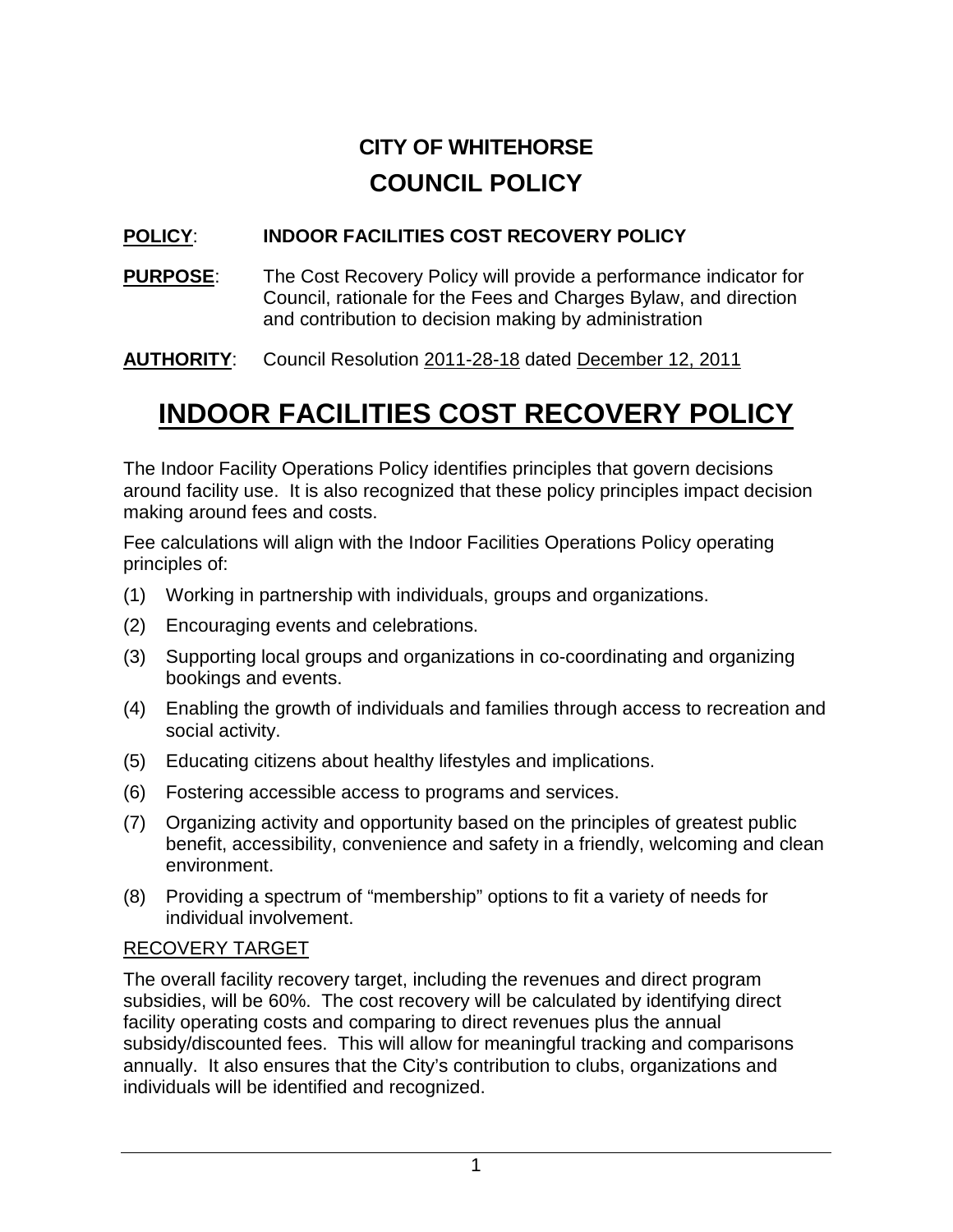### **DEFINITIONS**

In this policy, the following definitions will be understood as:

- (1) Ages and Grouping Definitions refer to age definition policy
- (2) Group Classification Definitions

"COMMERCIAL/PROFIT" means a group/business/entrepreneur carrying on any business or industrial undertaking of any kind or nature for the provision of professional, personal or other service for the purpose of profit or gain.

"NON-PROFIT/COMMUNITY GROUP" means a group/organization with nonprofit status as defined in the Societies Act or a not for profit community group providing cultural, recreational, social, sport activities with the direct benefit to the participants. The group could be adult, youth and family oriented.

Exception: A non-profit community group would be treated like a commercial group when admission fees are charged for the activity.

"GROUP HOME/SOCIAL SERVICE" means a group/organization licensed under the Department of Health and Social Services where living accommodations on a temporary or long term basis are provided for individuals who, on account of physical or mental disability, require a minimum of personal assistance.

"SOCIAL SERVICE AGENCY" means an agency or organization that provides services designed to enhance the physical and/or mental well-being of an individual; whose services are treatment or preventative in orientation and; recreation/leisure are a tool used in treatment.

"JOINT USE AGREEMENT" is the Agreement between the Government of Yukon and the City of Whitehorse governing the use of facilities for recreation purposes.

"USER GROUP" is a group or organization reserving the use of space in a facility.

#### (3) Terms of Reference Definitions

"CITY" means the municipality of the City of Whitehorse.

"COUNCIL" means the duly elected Council of the City of Whitehorse.

"FACILITY" means a physical entity that is built, installed or established to serve a particular service/purpose.

"RECREATION DEPARTMENT" means the Parks and Recreation Department of the City of Whitehorse.

"PROGRAM" means the planned use of resources, over a set period of time, in a teaching/learning situation with stated objectives which include:

(a) the presentation or practice of a skill and/or activity;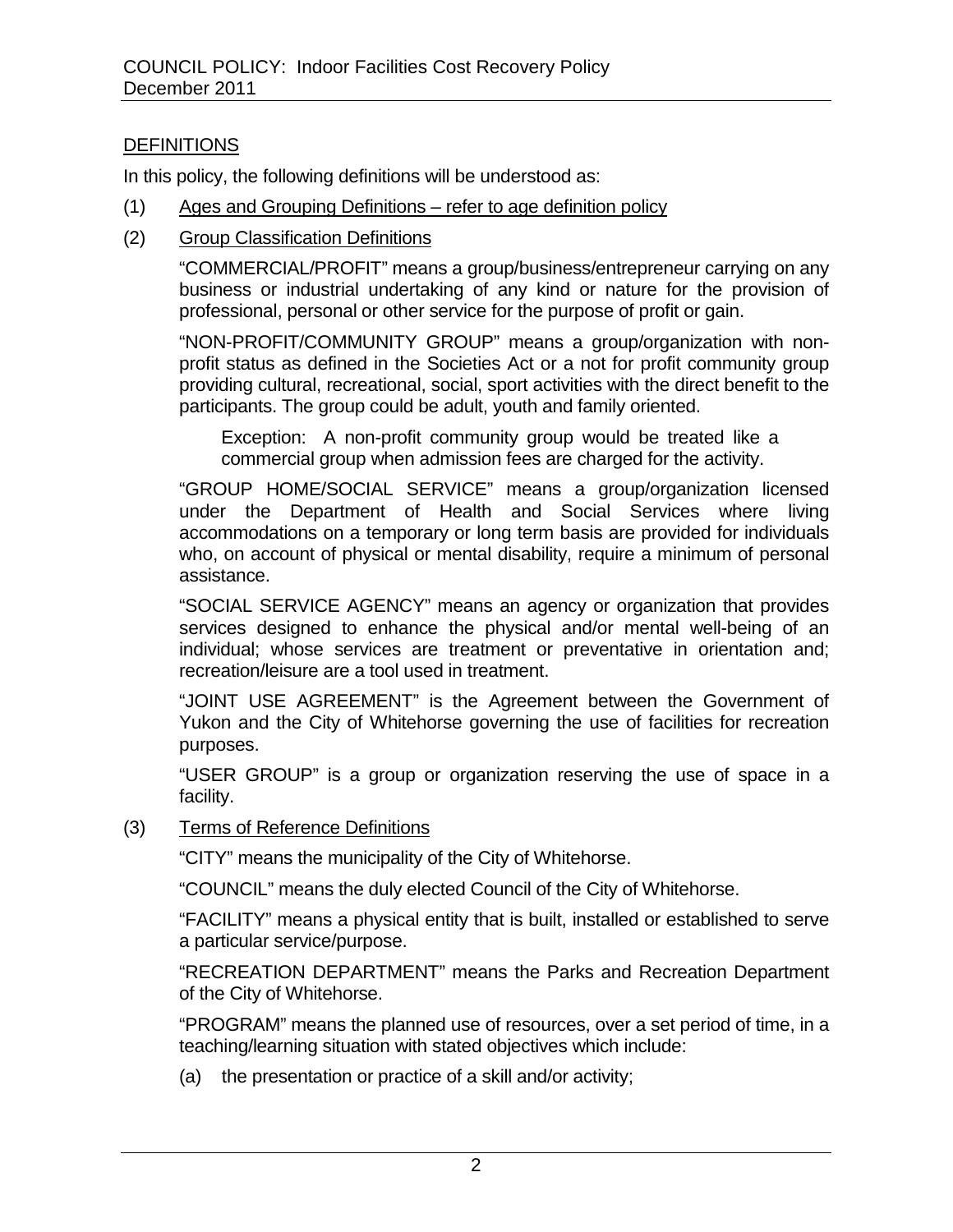(b) socialization and enjoyment; and the use of leisure time.

"REGULAR ICE SEASON" means the timetable of use that occurs on a consistent basis in the Arenas during October 1<sup>st</sup> to early April as approved in the budget process.

"PROGRAM COSTS" means the total cost of providing a program or facility including facility rental and overhead.

"REVENUES" means the money generated through sale of services and space.

"EXPENSES" means the full cost of operate the facility minus capital and depreciation.

"NET FINANCAL" means expenses minus revenue.

"DIRECT FINANCIAL RETURN RATE" means the percentage of revenues over expenses.

"DIRECT PROGRAM SUBSIDY" means the policy-directed discount for groups booking space in facilities.

"COMMUNITY BENEFIT SUBSIDY" means the costs not incorporated into the calculation of fees such as costs for common space, janitorial, booking support etc.

(4) Fee Definitions

"PROGRAM FEES" are the cost to each participant of a recreation program including labour, supplies, printed material and administrative overhead.

"RENTAL FEES" *are* the cost to the group or individual to rent a facility, room or equipment.

"DAMAGE DEPOSIT" is the security cash deposit paid to the City, prior to the event/activity, to hold in the event of damage to the facility or equipment. The deposit is fully refundable where appropriate.

"KEY DEPOSITS" are the cost of keys to a participant or group for access (keys or cards) to the facility under the Joint Use Agreement.

"ADMISSION FEES" are the cost to each participant when dropping in to a public facility or a scheduled activity within a public facility. These can be individual fees or bulk purchases such as passes and punch cards.

"ADVERTISING FEES" are the cost to a company or group to rent advertising space in facilities and on equipment, for printed advertising in the Leisure Guides or other specified areas within Parks and Recreation Department.

# FACILITY FEES

(1) The recovery rate for facility rentals by adults shall be one hundred percent (100%) of the full program costs*.*